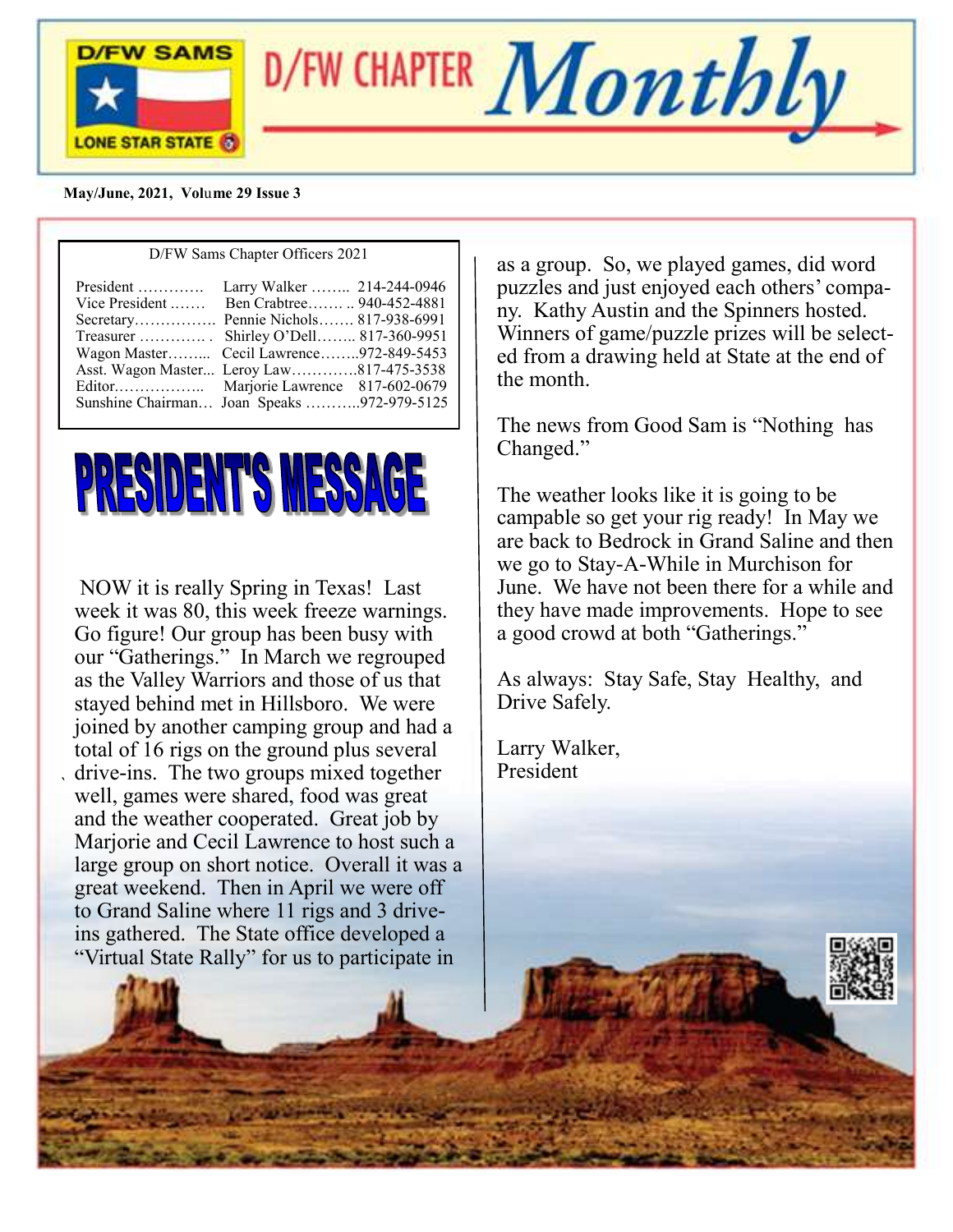# **Page 2**

### *MARCH GATHERING HIGHLIGHTS*

#### DFW Sams Gathering – March 13, 2021

Larry Walker announced Good Morning to all in attendance, including all guests, and led the prayer. He announced there is no new information coming from Good Sam and that they are still officially in "pause." He also announced that Donna Mann is our new Assistant State Director.

Larry Walker stated that a "virtual" state rally is still on the books for April, but its status is unknown. Our next campout is scheduled for April  $8 - 11$ . Kathy Austin and the Spinners will be hosting.

Cecil announced we had nine rigs on the ground and two drive-ins (Shirley O'Dell and the Crabtrees). Another camping group, called Metro Co-Campers, joined us for this campout. They had eight rigs on the ground and one drive in. They were formerly Arlington Sams, Rambling Sams, Penthouse and FCRV campers. They combined resources to get more rigs so they can qualify for the rally rate and the use of the club room. DFW Sams is in a similar situation because our rig count has dropped, which is why we are inviting other groups to join us.

Cecil also announced that the proposed 2021 schedule had been sent out. We will be in Bedrock in April, May, and November. June is Stay-A-While in Murchison (formerly Stayway), July is at Lake Athens Marina, and August is a luncheon. September is the tentative date for the mini-rally. October is at Lazy L in Sherman, and our Christmas gathering is at Airstream in December.

Chuck Hays announced that State directors are meeting with Good Sam directors on a monthly basis. State has been discussing possibly doing the State rally in September in Canton. It is anticipated that Good Sam will lift its "pause" by September.

Shirley O'Dell provided the Sunshine Report.

There was discussion regarding the possibility of campgrounds charging for the use of their rally/club rooms, regardless of how many rigs are there. We were informed that existing bookings in 2021 for Bedrock will have the use of the room for free; however beginning in 2022 or new bookings for 2021, they will charge \$50/ day during the week, and \$100/day on Friday and Saturday. Coffee Creek already charges \$50/day for use of their small room.

Because of an issue during this campout and because of the ages of some of our campers, there was discussion of an "adopt-a-couple" program. This was strictly a discussion topic.

Donations for the 50/50 drawing were solicited. The winning ticket was drawn during the pot luck supper and was won by Barbara Michaels.

## APRIL GATHERING HIGHLIGHTS

DFW Sams Gathering—April 10, 2021

Larry Walker opened the gathering with a prayer. He reported that nothing is happening as it pertains to Good Sam. The State Rally planned for April was cancelled, and it doesn't appear there will be a rally of any kind in September.

provided. To enter your responses for the two sheets **in the example of** The State did hold a "virtual" rally of sorts, where the chapters play games and submit the names of the winners to State by the end of April. The winning names will be thrown into a "hat" and names will be drawn for prizes. Also included in those games were two sheets, one with scrambled RV terms and another sheet to guess the names of candy from the clues email to State by the end of April.

In conjunction with the games, our chapter played Joker, Skip-Bo, Chicken Foot and 42. Winners of Joker were Fran Spinner and Pennie Nichols. Pennie Walker and Pennie Nichols won Skip-Bo. Shirley O'Dell won Chicken Foot. Al Jenkins and Lester Kimble won 42.

 Shirley O'Dell read birthdays for April, and we sang happy birthday to Sharon Lambert, whose birthday was the  $10^{th}$ . There were no April anniversaries.

Shirley also provided the Sunshine report and announced there were get well cards for Jill Schnepf (recovering from shoulder surgery) and Ben Crabtree (recovering from broken bones from a fall).

Cecil Lawrence announced we had 10 rigs on the ground and 3 drive-ins. It was good to see Don Hafer on Saturday.

Larry announced he and Pennie would not be at the May meeting, because they will be camping with Frontier Sams. Larry has been working hard at meeting with other groups with the goal of getting more rigs at a campout so everyone can get the rally rate and free use of the rally room. Some of the campgrounds are beginning to charge for weekend use of the room.

Chuck Hayes announced the "pipe dream" State had of folks volunteering at Camping World and other RV dealers about the benefits of joining a camping chapter. They are also considering publishing a master camping schedule of all chapters on their web site. Chuck also stated that the national magazine will consider printing items of interest submitted from the chapters.

Marjorie Lawrence announced that April 20 is the deadline for submission for the newsletter.

Pennie Nichols announced the Jenkins and Lamberts are hosts for June. The Mathers have volunteered for October.

The gathering meeting was adjourned.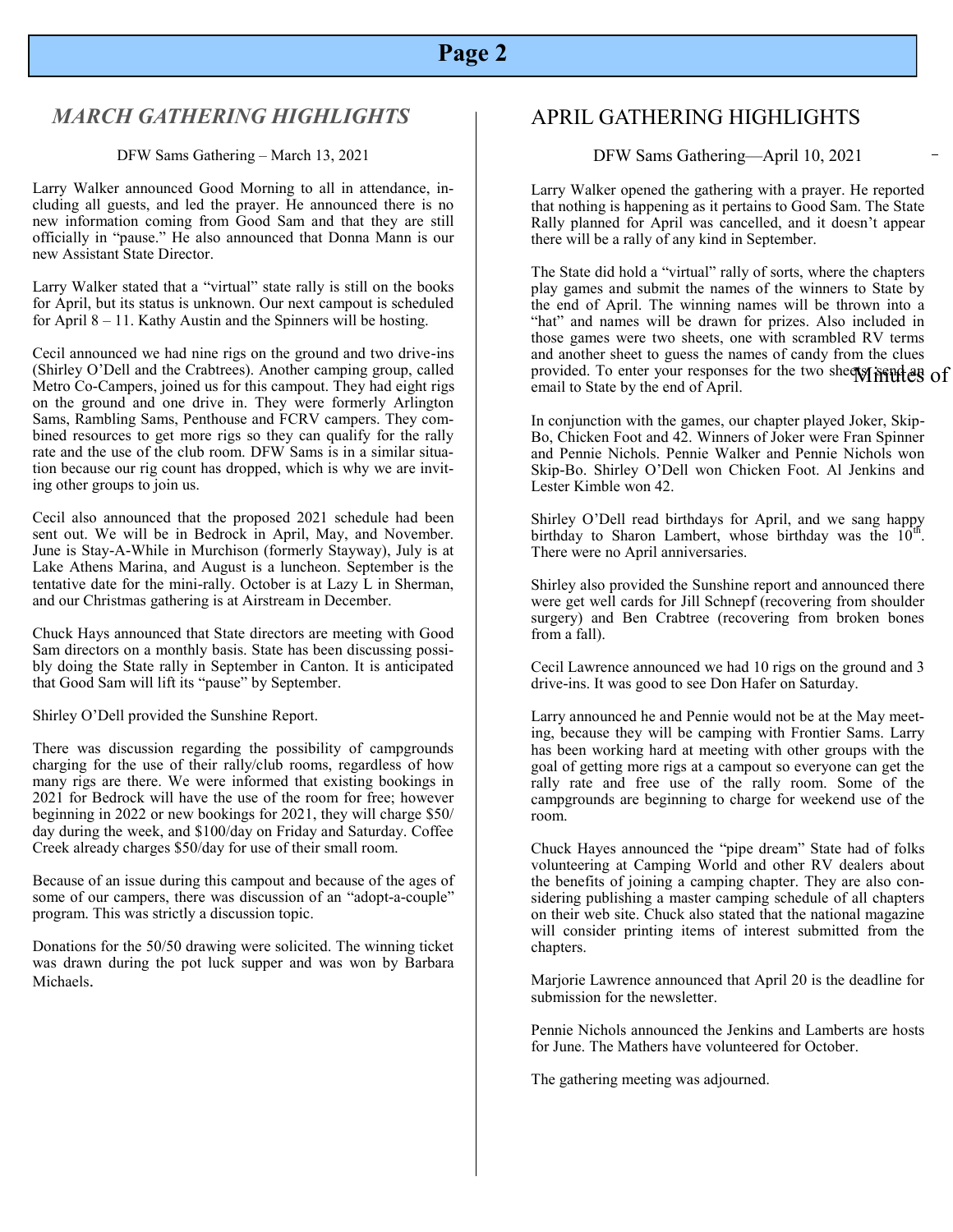# **Page 3**

## IN OUR THOUGHTS AND PRAYERS

Terri Fletcher had foot surgery to fix a bunion on her left foot.. She gets to wear a boot for the foreseeable future, but she is glad that there are no rods and posts sticking out of her toes.

Jill Schnepf had shoulder surgery and is recovering. The x-ray of the new equipment in her new shoulder is very interesting. Jill will be going to Austin to help her daughter, Traci, recover from additional surgery to put a new piece of protective covering in her skull as a result of Traci's prior brain surgery.

Ben Crabtree could write a book about how NOT to recover from covid. He was doing well enough to return home to Mineral Wells. He spent one day at home before he fell and sustained four cracks in his pelvis. He is back in rehab and hopes to be discharged to his daughter's house on Sunday to continue rehab there. The motorhome was moved back to daughter, Barbara's, house so Pat could be close enough to him to visit.

On a much lighter note! Sharon Lambert celebrated a momentous birthday while we all attended the gathering in Grand Saline.



## *ANNIVERSARIES*

 *May, 2021* 

 *Larry & Pennie Walker May 20 21 years Barry & Joyce Kibbe May 28 56 years*

 *JUNE, 2021*

*Michael & Jacklyn Rhines June 20 57 years Cecil & Marjorie Lawrence June 21 36 years*



 *BIRTHDAYS* 

MAY, 2021

*Dick Fletcher May 28*

 *JUNE, 2021*

 *Billy Fuller June 18*